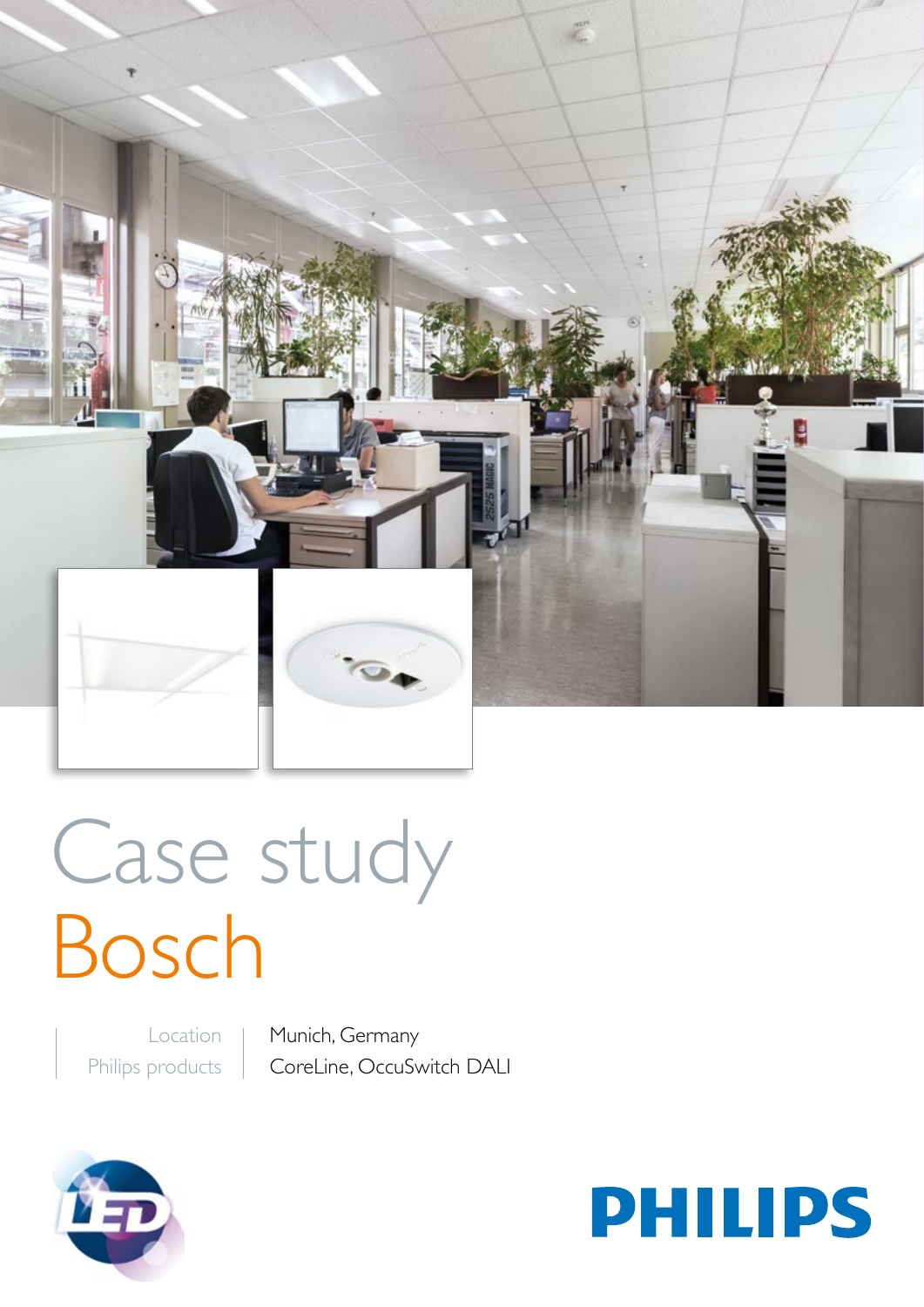

"As a leader in innovation in several areas, we set high standards when it comes to third-party products too. This is why we chose the new CoreLine LED luminaires, which meet our exacting standards for light quality and cost-effectiveness."

Günter Obwieser, Head of Facility Management, Robert Bosch GmbH, Munich Factory

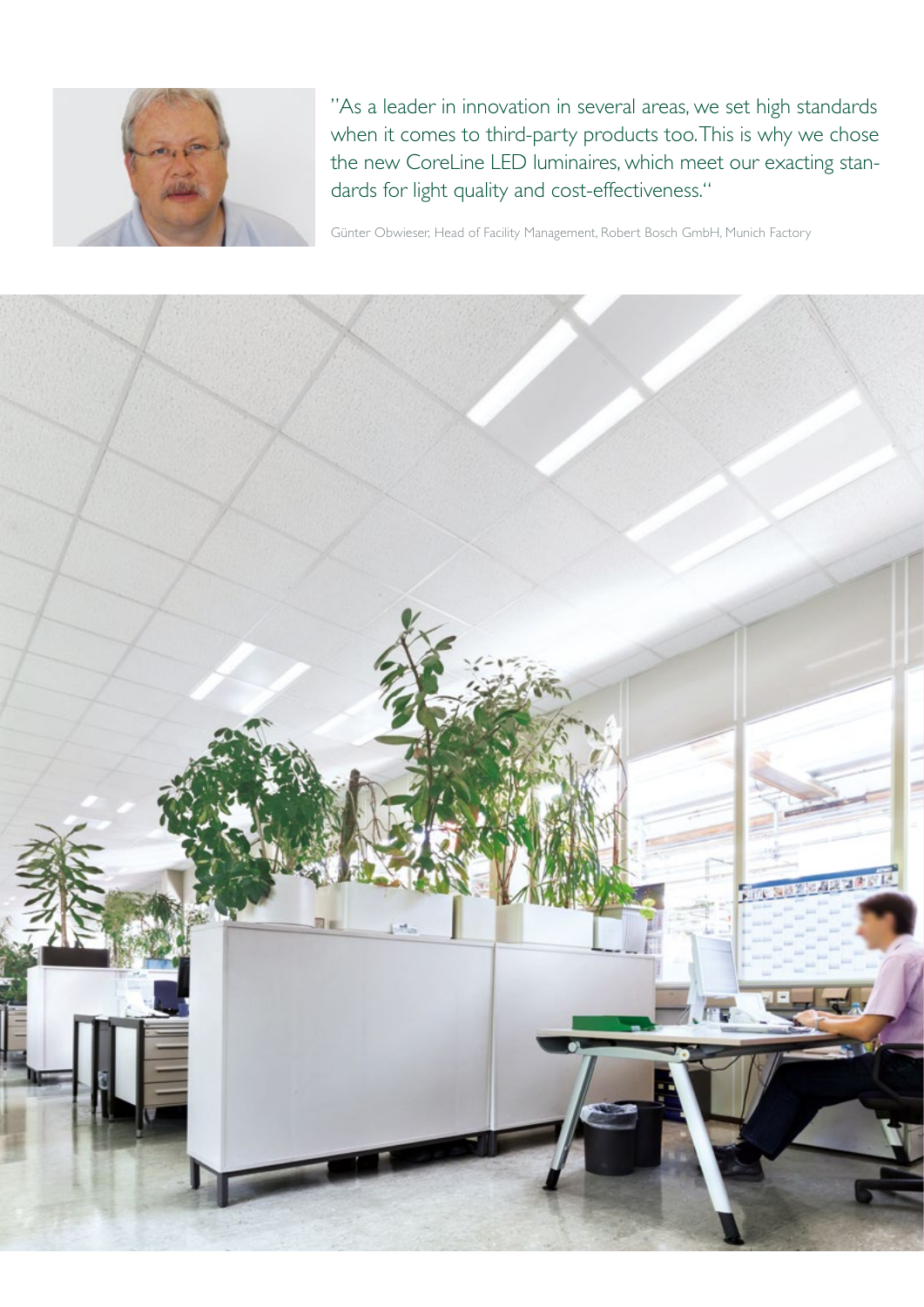# Efficient LED lighting for modern office workstations



# Project info:

#### Customer

Robert Bosch GmbH , Gasoline Systems Location

# Munich

Project team

Robert Bosch GmbH, Günter Obwieser (Head of Facility Management); Philips Lighting, Martin Stark (Lighting consultancy),

### Philips products

CoreLine, OccuSwitch DALI

Dirk Seifert (Light planning)

#### Result

- Quick and easy switch from conventional to LED lighting
- Combination of LED technology and lighting control for energy savings of up to 72%
- Standard-compliant illumination of computer workstations with high colour rendering  $(R_a > 80)$

# Background

For more than 125 years, the name Bosch has been synonymous with future-proof technology and inventions, which have shaped the history of the world. Sustainability and corporate responsibility are important cornerstones of the company. Since 2003, environmental data and targets for all companies and sites have been recorded using a PC-based environmental information system.

# The challenge

As part of the automotive technology area, Bosch's "Gasoline Systems" division has the same values and targets as the rest of the group. Therefore, when renovating the lighting in the Munich factories' offices, only a global solution would do. The new lighting had to integrate with the room architecture, achieve significant energy and maintenance savings, for the lowest possible investment whilst being controllable and offering high comfort levels for employees.

# The solution

As part of a pilot project, Bosch chose the CoreLine Recessed LED Luminaire. Designed for low-cost office applications and renovation projects, CoreLine Recessed offers significant savings in terms of energy and maintenance costs, whilst complying with office norms (DIN EN 12464-1) and creates an exceptional working environment in terms of lighting.

The lighting is controlled using OccuSwitch DALI multi-sensors. The sensors automatically switch on and dim the light in the open-plan office depending on occupancy and available daylight – which offers additional energy saving as lighting is only on when and where required.

# **Benefits**

The renovation included 240m2 of open-plan office space, a meeting room and the manager's office. The old TL-D fluorescent lighting was replaced quickly and easily. Combined with innovative lighting control, the use of CoreLine has achieved several positive effects: Modern LED luminaires offer a high level of energy efficiency of 96 lm/W. As a result, the system output fell from 4,600W to 2,220W; a 52% reduction. By ensuring the optimum control of the daylight and occupancy functions, energy savings of up to 72% can be realised. After five years, the cost savings will be more than € 15,000 or € 126 per month. What is more,  $CO<sub>2</sub>$  emissions will be reduced by at least 8 tonnes.

Another important aspect is employees. Thanks to the constant glarefree lighting at their workstations, employees experience better quality lighting with higher light levels, which in turn provides better visual comfort and aids concentration.